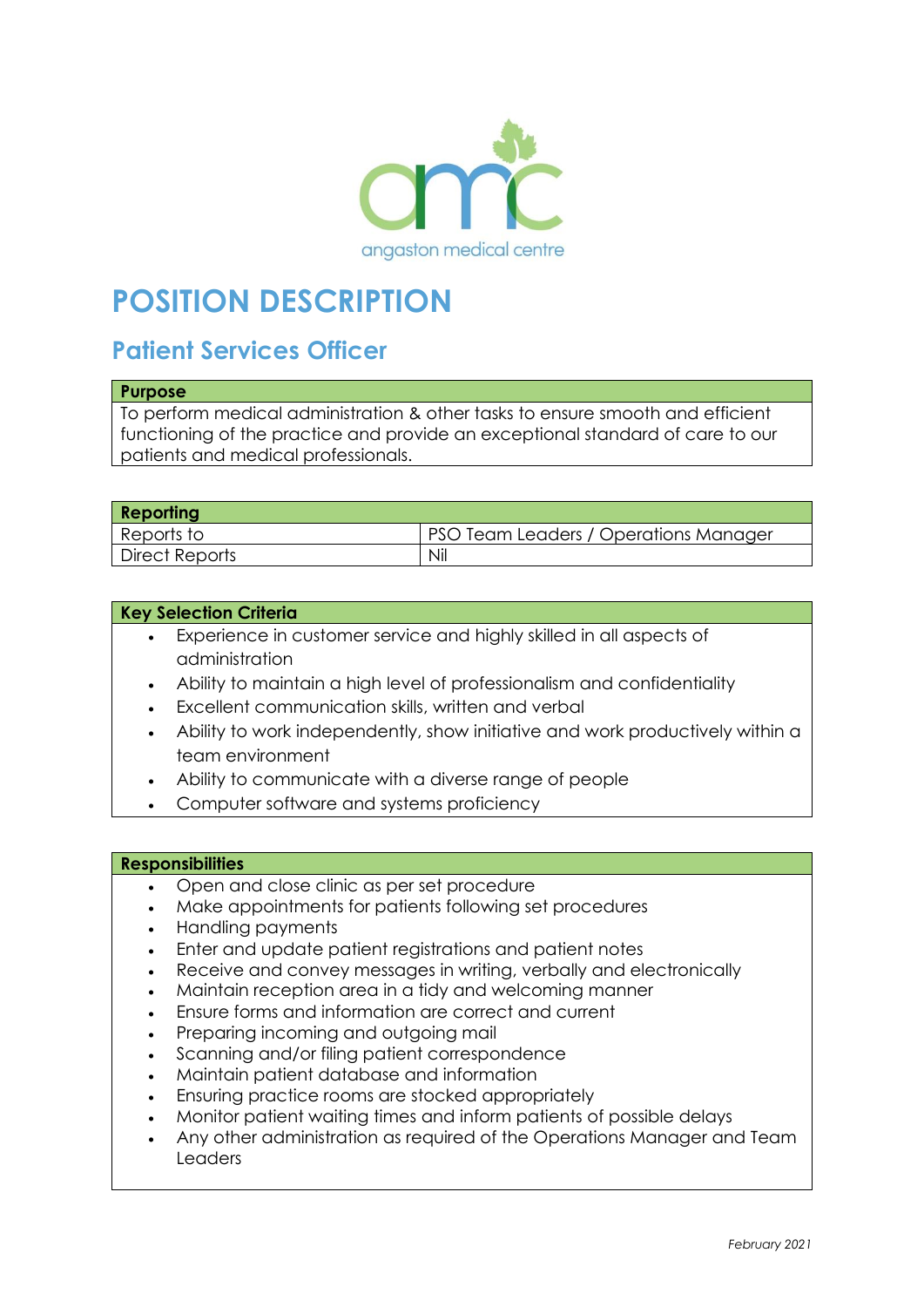#### **Other Duties**

- Actively participate in general staff meetings and professional development activities
- Attend internal and external training sessions when required
- Knowledge of occupational health and safety principles including infection control
- Deal with emergencies by following set procedures
- Liaise with GPs, health professionals and their staff

#### **Expected behaviours and personal attributes**

- Demonstrated patient-focused approach in service provision with genuine empathy and interest in their needs
- Excellent interpersonal and communication skills
- Well-presented, friendly, courteous and obliging
- Representing the practice in a positive manner at all times
- Undertake all duties in a diligent manner, with honesty and integrity
- Maintain absolute confidentiality regarding patient and practice information
- A vigilant attitude to accuracy
- Work cooperatively and independently
- Ability to prioritise and organise, with attention to detail
- A commitment to ongoing professional development
- Flexibility in working hours

#### **Hours of work**

## **Negotiable**

Monday to Friday shifts: 0745 – 1645, 0815 – 1715, 0830 – 1730, 0900 – close

Saturday Shifts: 0830 – 1130 and 0830 to close (rotation)

It is expected that our staff will work extra time or days on occasions if this is

required to deliver essential patient care.

**Breaks:** 60 minutes for lunch and 10 minutes each for morning and afternoon tea

to be taken in shifts with other staff to ensure continuity of care.

#### **Education, Qualifications and Experience**

#### **Essential:**

- Proficiency in MS Office Suite
- Evidence of Covid-19 vaccinations

#### **Desirable:**

- Qualifications in medical reception or administration
- Medical field background
- Experience with specific social groups serviced by practice, such as adolescents, aged care, migrant or refugee groups, Aboriginal & Torres Strait Islanders, etc.